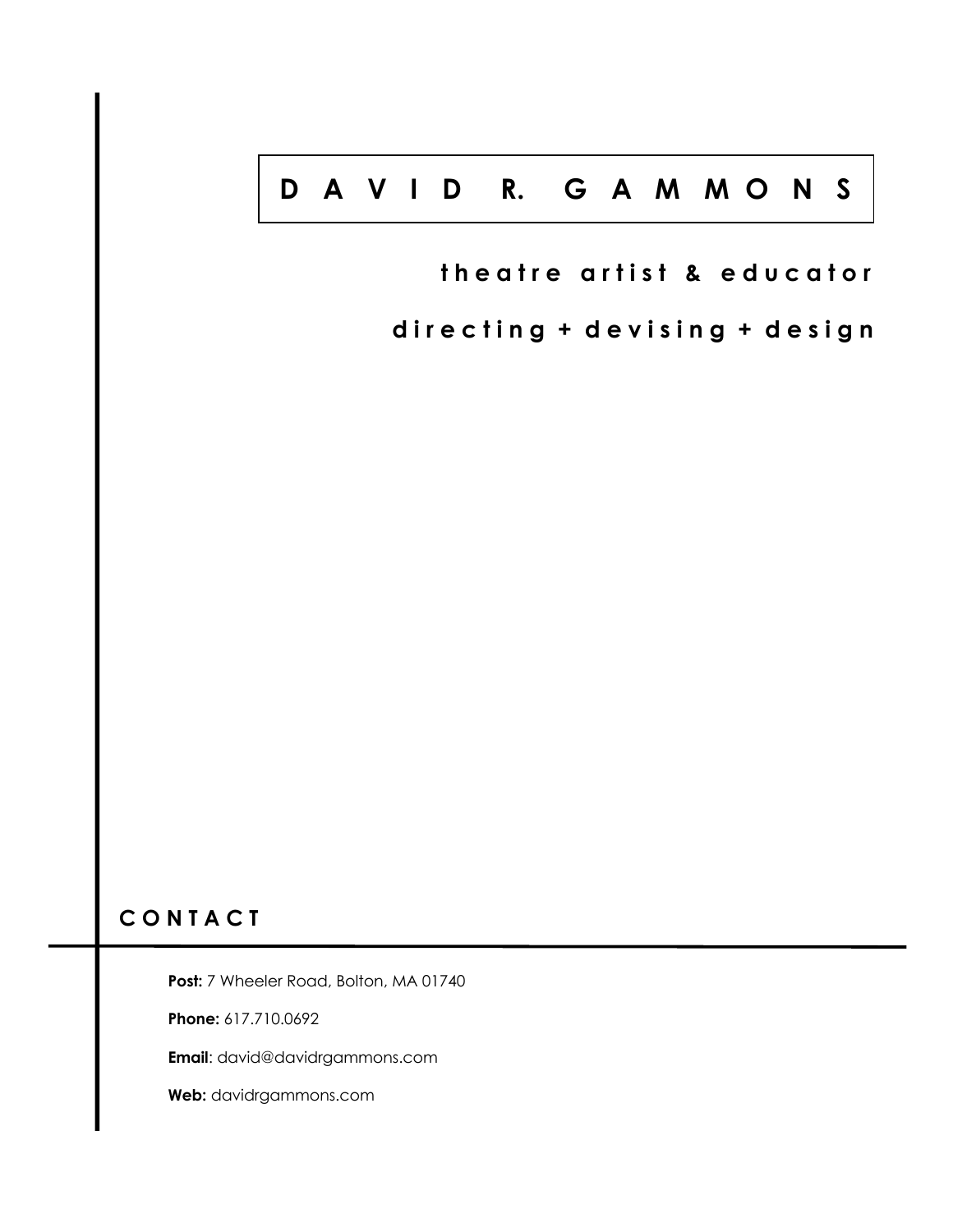## 2015 - 2021 **The Boston Conservatory at Berklee, Boston, Massachusetts Associate Professor; Theatre Division**

## **Courses Taught:**

- + LENS 101: Engaging with Artistic Space: Provocative Gestures
- + T-PR 1903/1904: Theatre Process & Production 1 & 2
- + T-SK 1041/1042: Design & Visual, Spatial, & Material Thinking 1 & 2
- + T-EN 3941/4941: Ensemble Performance Laboratory & Tour
- + T-PR 3943: Site-Specific Collaboration & Performance
- + T-EN 2943: Auto Cours: Composition & Devising
- + T-ST 5104: Acting Shakespeare
- + T-LT 1901: Introduction to Theatre
- + TH-417/418: Acting Emphasis & Production

## **Institutional Service & Related Activities:**

- + Academic Advisor to Contemporary Theatre Program Classes of 2020 and 2022 (2017-2018).
- + Contemporary Theatre Program Leadership Team, 2017-2018.
- + Member, Task Force for developing new degree program in Live Performance Design, 2017 2018.
- + Academic Judicial Board, 2016-2017.

## 2015 - 2021 **Massachusetts Institute of Technology, Cambridge, Massachusetts Lecturer in Theatre; Music and Theatre Arts Department**

## **Courses Taught:**

- + 21M.600: Introduction to Acting
- + 21M.710: Script Analysis

### **Institutional Service & Related Activities:**

+ Thesis Advisor and Evaluator for Degree in Theatre; 2017.

+ Stage Director and contributing organizer for *One World MIT*, an evening of music, dance, poetry, and performance representing cultures from around the world; April 2017 and May 2019. + Stage Director and contributing organizer for MIT's *Mind and Hand,* the performance finale to the 100<sup>th</sup> anniversary celebration of MIT's move to its Cambridge campus; May 2016

- 2015 2016 **Northeastern University College of Arts, Media, and Design, Boston, Massachusetts Visiting Lecturer in Theatre**
	- + THTR 4882 Special Topics. Devising Theatre: Collaborative Process & Performance
- 2013 2014 **Boston College, Boston, Massachusetts Rev. Donald S. Monan, S.J. Professor of Theatre Arts**
	- + Visiting Artist & Guest Professorship
- 2010 2011 **Suffolk University, Boston, Massachusetts Visiting Lecturer in Theatre**
	- + Theatre 425: Directing 1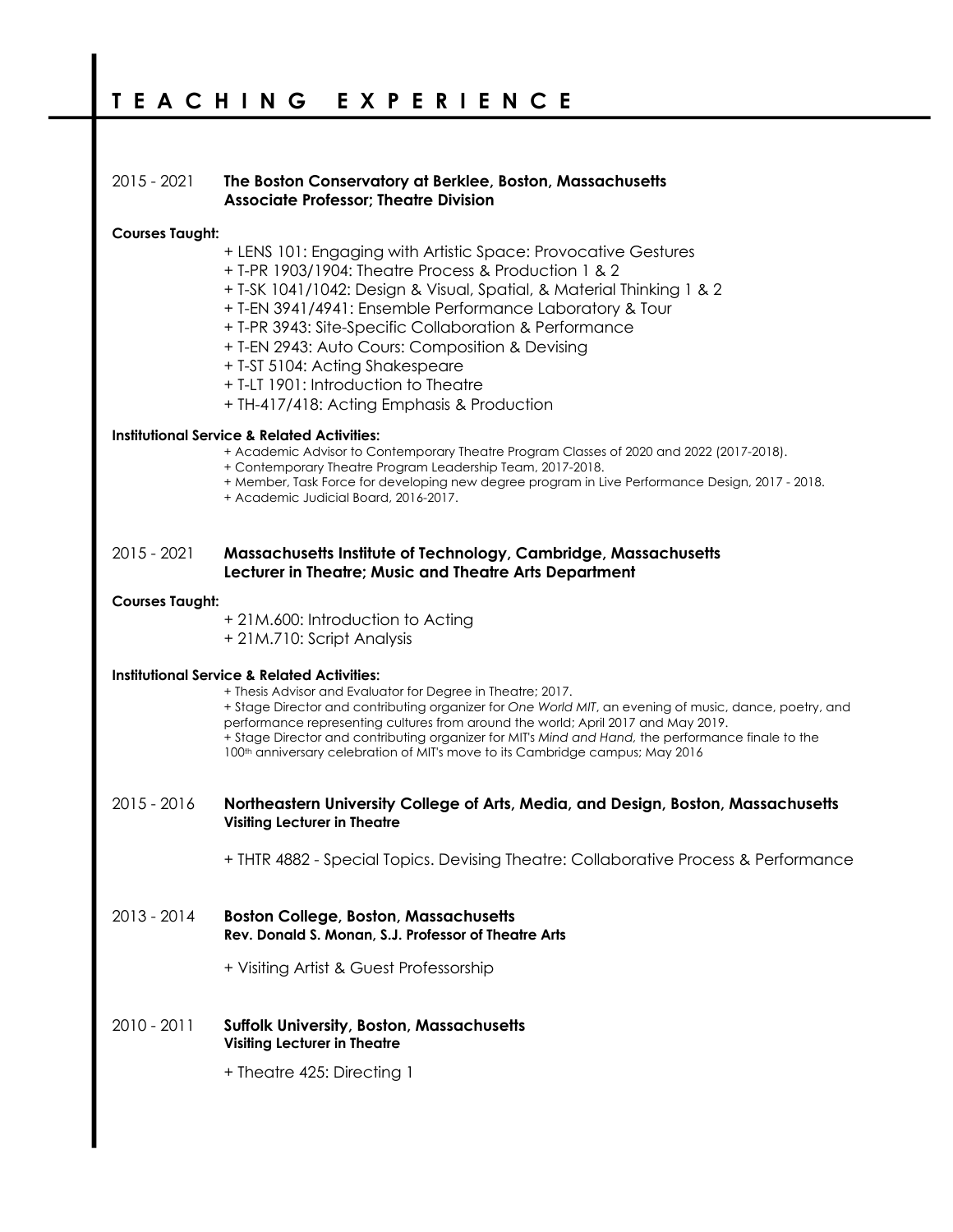## 2000 - 2015 **Concord Academy, Concord, Massachusetts Director of the Theatre Program**

Developed, implemented, and taught the Concord Academy Theatre Program curriculum: + Theatre 1

- + Theatre 2a: The Classics
- + Theatre 2b: The Twentieth Century

+ Playwriting

- + Theatre Design and Technology
- + Advanced Theatre: Company
- + Advanced Theatre: Directors Seminar

## 1993 - 1995 **Harvard University Dramatic Arts Department, Cambridge, Massachusetts Graduate Student Teaching Assistant**

- + Dramatic Arts 18a: The Acting of Dramatic Literature, Classical
- + Dramatic Arts 18b: The Acting of Dramatic Literature, 20th Century American

## 2000 - Present **Guest Lectures, Master Classes, Workshops, & Educational Directing**

Harvard University, Massachusetts Institute of Technology, The Boston Conservatory, Boston College, Suffolk University, Brandeis University, Emerson College, Wellesley College, Lesley College, American Repertory Theatre Institute for Advanced Theatre Training, Arlekin Players, New Repertory Theatre, Actors' Shakespeare Project.

## **A D M I N I S T R A T I V E E X P E R I E N C E**

## 2017 - 2018 **Contemporary Theatre Program The Boston Conservatory at Berklee, Boston Massachusetts Leadership Team**

+ In three-person leadership model, oversaw the planning, curriculum, productions, and admission for the Contemporary Theatre Division, a new degree program focused on ensemble-based, devised, and experimental theatre.

+ Served as Academic Advisor to Class of 2020 and 2022.

2016 **The Poets' Theatre, Cambridge, Massachusetts Producing Artistic Director**

> + Worked in close collaboration with President & Artistic Director and Executive Director to plan a season of innovative original productions.

## 2000 - 2015 **Concord Academy, Concord, Massachusetts Director of the Theatre Program**

- + Produced and oversaw three professionally-directed and three student-directed productions per year.
- + Served as Academic Advisor to 5 8 students each year.

+ Lead Chaperone and Tour Leader for international student travel to Stratford-up-Avon, England; Brighton College, England; Marin Academy, San Rafael, California; Rome, Italy.

+ Faculty Advisor for PAC Rats, the technical theatre organization.

+ Committee work: Dean of Faculty Search Committee; Marketing and Communications Task Force; Discipline Committee; Peer Evaluator for faculty review process.

## 1998 - 1999 **Arden Theatre Company, Philadelphia, Pennsylvania Associate Production Manager**

+ Responsible for supervision of all areas of production: scenery, lighting, costumes, sound, stage management and facility, in a two-theatre complex with a dynamic 7-show season.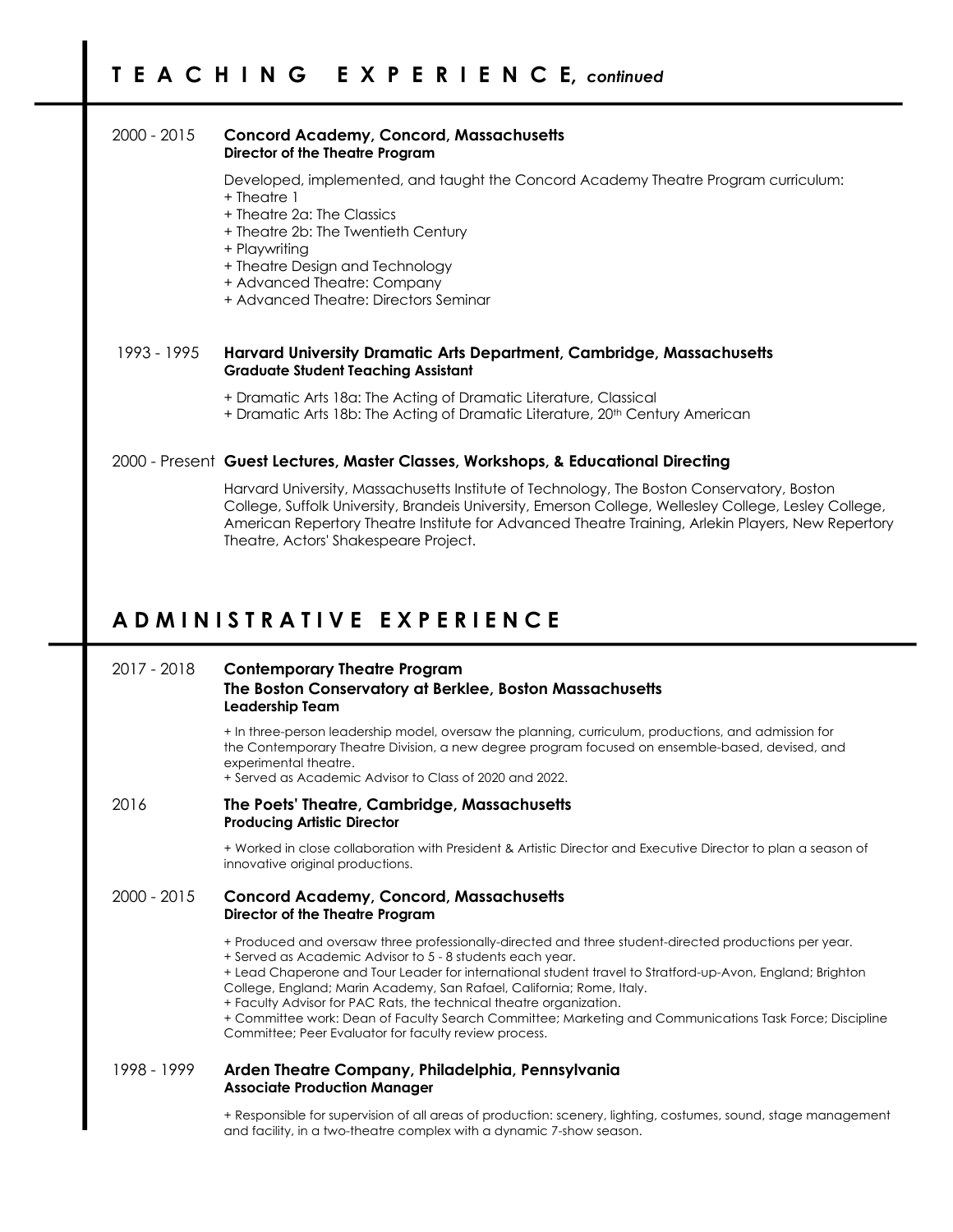#### **CAMBRIDGE CHAMBER ENSEMBLE, CAMBRIDGE, MASSACHUSETTS**

- **Venus and Adonis**, by John Blow. (Opera; Upcoming)
- **Savitri**, by Gustav Holst. (Opera)

### **THE SPEAKEASY STAGE COMPANY, BOSTON, MASSACHUSETTS**

- **People, Places, & Things**, by Duncan MacMillan. New England Premiere.
- **Hand to God**, by Robert Askins. New England Premiere. 2017 Elliot Norton Award for Outstanding Director.
- **Necessary Monsters**, by John Kuntz. World Premiere.
- **The Whale**, by Samuel D. Hunter. New England Premiere.
- **The Motherfucker with the Hat**, by Stephen Adly Guirgis. 2013 Elliot Norton Award for Outstanding Production. New England Premiere.

**Red**, by John Logan. 2012 Elliot Norton Award for Outstanding Production. New England Premiere.

**Blackbird**, by David Harrower. New England Premiere.

### **FLAT EARTH THEATRE, BOSTON, MASSACHUSETTS**

**A Beeping at the Airlock Door**, by Michael Lin. Part of *The Masque of the Red Death*. World Premiere. Virtual.

#### **CENTRAL SQUARE THEATER, CAMBRIDGE, MASSACHUSETTS**

- **Vanity Fair**, adapted by Kate Hamill from the novel by William Makepeace Thackeray. Produced by Underground Railway Theater.
- **Frankenstein**, adapted by Nick Dear from the novel by Mary Shelley. Produced by Underground Railway Theater and The Nora Theatre Company.

#### **BRANDEIS THEATRE COMPANY, WALTHAM, MASSACHUSETTS**

- **The Laramie Project,** by Moises Kaufman and the Tectonic Theatre Project. Virtual production.
- **Funnyhouse of a Negro**, by Adrienne Kennedy.

#### **COMMONWEALTH SHAKESPEARE COMPANY, BOSTON MASSACHUSETTS**

**Macbeth**, by William Shakespeare.

### **THE BOSTON CONSERVATORY AT BERKLEE, BOSTON, MASSACHUSETTS**

- **The Bald Soprano**, by Eugene Ionesco. Tours to Orlando Fringe Festival & Kennedy Center College Theatre Festival, 2019.
- **Skin & Bone**, adapted from *The Revenger's Tragedy*, by Thomas Middleton.
- **Romeo and Juliet,** by William Shakespeare.

#### **EMERSON COLLEGE, BOSTON MASSACHUSETTS**

**The Antigone Project,** by Karen Hartman, Tanya Barfield, Caridad Svich, Lynn Nottage, & Chiori Miyagawa.

#### **HARVARD UNIVERSITY, CAMBRIDGE, MASSACHUSETTS**

- **The Owl Answers**, by Adrienne Kennedy.
- **Oh Dad, Poor Dad…,** by Arthur Kopit. Inaugural production of the New College Theatre, now Farkas Hall.

#### **ACTORS' SHAKESPEARE PROJECT, BOSTON, MASSACHUSETTS**

- **Edward II**, by Christopher Marlowe. 2017 Elliot Norton Award for Outstanding Director.
- **The Comedy of Errors**, by William Shakespeare.
- **Medea**, by Euripides.
- **The Hotel Nepenthe**, by John Kuntz. World Premiere.
- **The Duchess of Malfi**, by John Webster.
- **Titus Andronicus**, by William Shakespeare. 2007 Elliot Norton Award for Outstanding Director.

#### **MASSACHUSETTS INSTITUTE OF TECHNOLOGY, CAMBRIDGE, MASSACHUSETTS**

 **Mind and Hand: A Pageant.** An original multi-media performance celebrating MIT's 100 years in Cambridge. **subUrbia**, by Eric Bogosian.

#### **NORTHEASTERN UNIVERSITY COLLEGE OF ARTS, MEDIA, & DESIGN, BOSTON, MASSACHUSETTS**

**Alien vs. Predator**, original devised work, inspired by the poetry of Michael Robbins. World Premiere.

#### **GLOUCESTER STAGE COMPANY, GLOUCESTER, MASSACHUSETTS**

**A Measure of Normalcy**, by Lucas Baisch. World Premiere.

#### **BOSTON COLLEGE THEATRE DEPARTMENT, BOSTON MASSACHUSETTS**

**Three Sisters**, by Anton Chekhov.

#### **HUNTINGTON THEATRE COMPANY, BOSTON MASSACHUSETTS**

- **Necessary Monsters**, by John Kuntz. Workshop & staged reading.
- **The Hotel Nepenthe**, by John Kuntz. Featured production in the *Emerging America Festival*.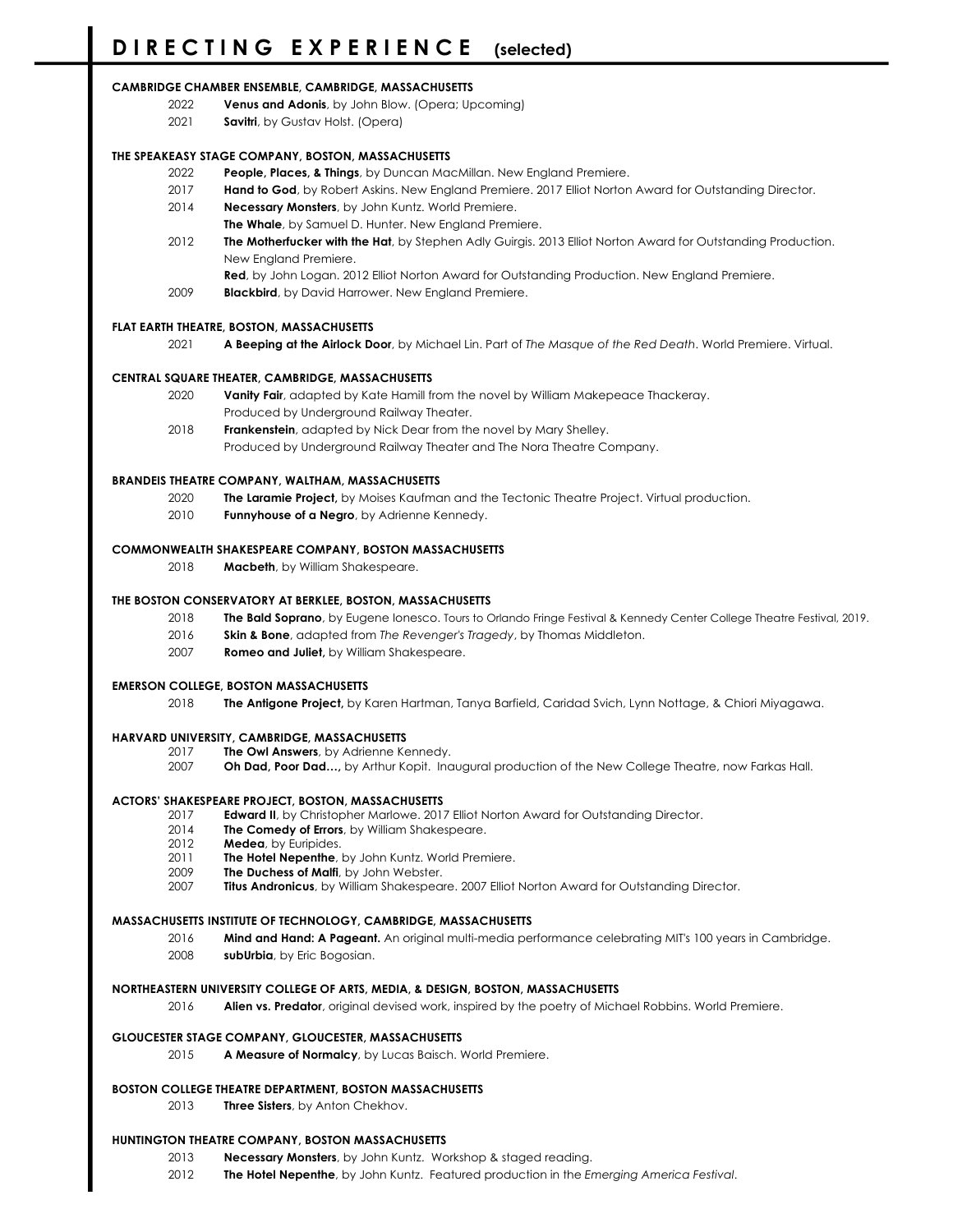#### **THE MODERN THEATRE AT SUFFOLK UNIVERSITY, BOSTON, MASSACHUSETTS**

2011 **Doctor Faustus,** by Christopher Marlowe**.**

#### **BOSTON PLAYWRIGHTS' THEATRE, BOSTON, MASSACHUSETTS**

- 2011 **The Farm**, by Walt McGough. World Premiere.
- 2009 **The Salt Girl**, by John Kuntz. World Premiere.

#### **THE NEW REPERTORY THEATRE, WATERTOWN, MASSACHUSETTS**

- 2010 **Cherry Docs**, by David Gow. New England Premiere.
- 2008 **The Lieutenant of Inishmore**, by Martin McDonagh. New England Premiere.
	- **My Name is Rachel Corrie**, edited by Alan Rickman & Katherine Viner. New England Premiere.

#### **AMERICAN REPERTORY THEATRE INSTITUTE FOR ADVANCED THEATRE TRAINING**, **CAMBRIDGE, MASSACHUSETTS**

- 2009 **The Winter's Tale**, by William Shakespeare. Featured production in the *Shakespeare Exploded Festival.*
- 1995 **The Balcony**, by Jean Genet.
- 1994 **Twelfth Night**, by William Shakespeare.
- **Party Time** & **The New World Order**, by Harold Pinter.
- **Edward the Second**, by Christopher Marlowe.
- 1993 **Oh Dad, Poor Dad, Mamma's Hung You in the Closet, and I'm Feelin' So Sad**, by Arthur Kopit. **The Cenci**, by Antonin Artaud.

#### **CONCORD ACADEMY, CONCORD, MASSACHUSETTS**

- 2015 **Smash / Slash / Trash**, original devised work, inspired by real-life attacks on visual art. World Premiere.
- 2014 **Babble**, original devised work, inspired by the fiction of Jorge Luis Borges. World Premiere.
- 2013 **4am**, original devised work, inspired by the plays of August Strindberg. World Premiere.
- **Much Ado About Nothing**, by William Shakespeare. Original musical adaptation.
- 2012 **Volta**, original devised work, inspired by the life & sonnets of William Shakespeare. World Premiere.
- 2011 **FLUX**, original devised work, inspired by the work & lives of the artists of Fluxus. World Premiere. 2010 **Permanent Fatal Errors**, original devised work, based on found letters. World Premiere.
- 
- 2009 **Howl**, original devised work, inspired by the poem by Allen Ginsberg. World Premiere. 2008 *(Her)* **House**, original devised work, inspired by Sophocles' *Electra.* World Premiere.
- 2007 **Double Negative**, original devised work, inspired by the film *Un Chien Andalou*. World Premiere.
- 2006 **The America Play**, by Suzan-Lori Parks.
- **The Seagull**, by Anton Chekhov.
- **Tyger/Tiger**, original devised work, inspired by the life & plays of Tennessee Williams. World Premiere. 2005 **UBU '77**, original musical, based on *Ubu Roi*, by Alfred Jarry.
- **When I look up to the sky I get a scary feeling**, original devised work, created from interviews. World Premiere. 2004 **Six Characters in Search of an Author**, by Luigi Pirandello.
- **LHOOQ,** original devised work, inspired by the life & art of Marcel Duchamp. World Premiere. **Antigone,** by Sophocles.
- 2003 **Sea of Troubles,** original devised work, inspired by Shakespeare's *Hamlet*. World Premiere.
- 2002 **Heart's Desire Hotel**, by Georges Feydeau. **Beauty Sleeping**, original devised work, inspired by the fairy tale *Sleeping Beauty*. World Premiere. **A Man's A Man**, by Bertolt Brecht.
- 2001 **The Skin of Our Teeth**, by Thornton Wilder.
- **3SisTerZ**, original devised work, inspired by *The Three Sisters* by Anton Chekhov. World Premiere. **The Laramie Project**, by Moises Kaufman & the Tectonic Theater Project. First high school production ever.
- 2000 **A Midsummer Night's Dream**, by William Shakespeare. Original musical adaptation.

#### **LORRAINE CHAPMAN, THE COMPANY, BOSTON, MASSACHUSETTS**

2004 **Exquisite Corpses**, original work conceived, directed, & choreographed with Lorraine Chapman. World Premiere.

#### **NO MORE MASTERPIECES, PHILADELPHIA, PENNSYLVANIA Founder and Artistic Coordinator**

- 2000 **Heaven's Sake**, original devised work, inspired by the Heaven's Gate Cult. World Premiere.
- 1999 **A Crying of Bones**, original devised work, inspired by the photos of Diane Arbus. World Premiere.
- **Spanking the Maid**, original devised work, based on the novel by Robert Coover. World Premiere.

#### **UNIVERSITY OF THE ARTS, PHILADELPHIA, PENNSYLVANIA**

2000 **Conference of the Birds**, by Peter Brook. Directed with Aaron Posner.

#### **PIG IRON THEATRE COMPANY, PHILADELPHIA, PENNSYLVANIA**

1999 **A Winter's Tale**, original devised work, inspired by the play by William Shakespeare. World Premiere.

#### **HEADLONG DANCE THEATER, PHILADELPHIA, PENNSYLVANIA**

1998 **Teen Tragedy Trilogy**, conceived, directed, & choreographed with Headlong Dance Theater. World Premiere. 1999 Bessie Award for Outstanding Choreography, in "St\*r W\*rs and Other Stories."

#### **PHANTOM THEATER COMPANY, WARREN, VERMONT**

1997 **Raising Rapunzel**, original devised work. Conceived & directed with Annie Elias. World Premiere.

#### **HARVARD SUMMER THEATRE, CAMBRIDGE, MASSACHUSETTS**

1996 **Macbeth**, by William Shakespeare.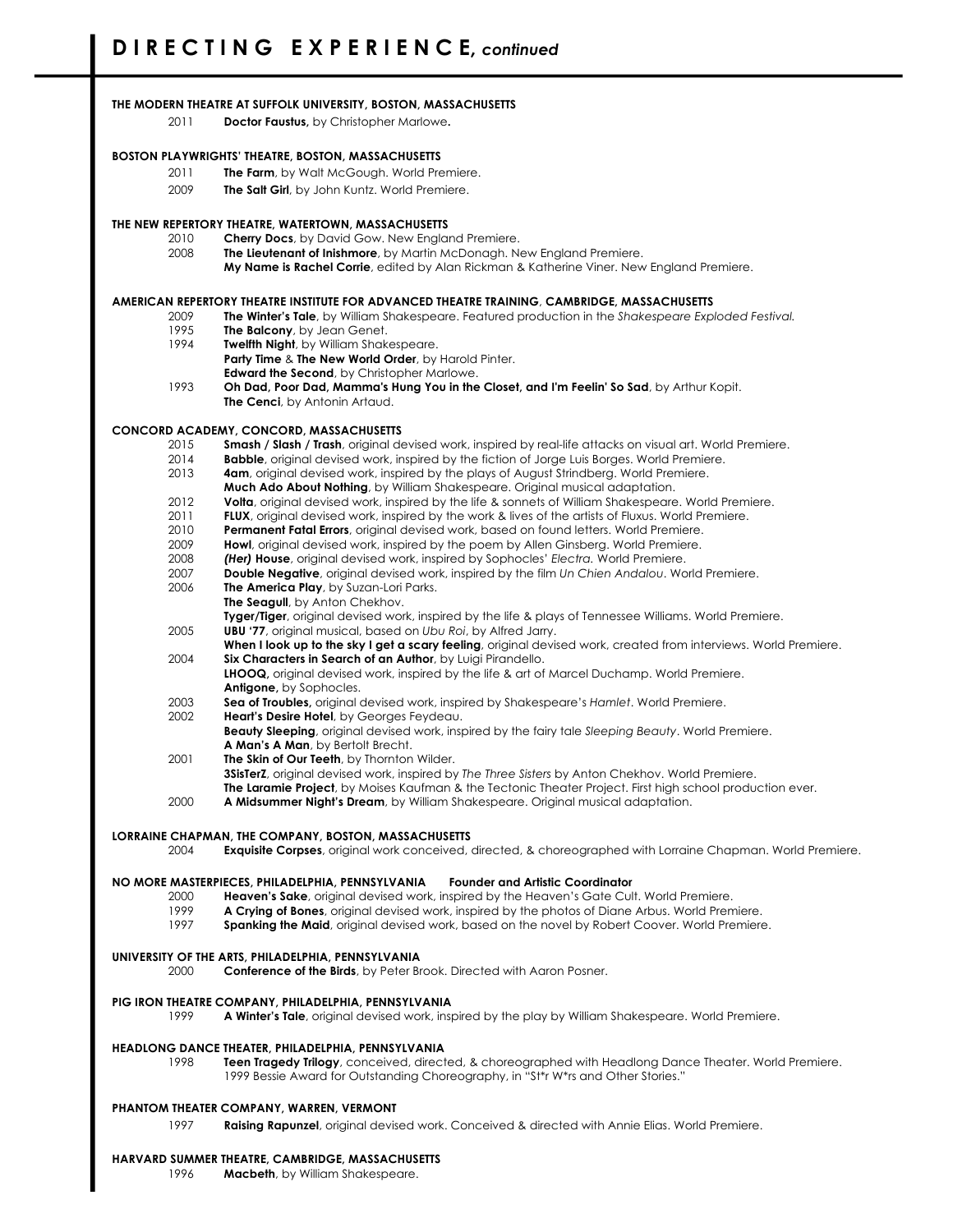#### **ARLEKIN PLAYERS, NEEDHAM, MASSACHUSETTS**

2022 **Confession**, original devised work inspired by the writings of Arthur Adamov. World Premiere. (Upcoming) 2019 **The Stone,** by Marius von Meyenburg. Directed by Igor Golyak. Scenic Design.

#### **CENTRAL SQUARE THEATRE, CAMBRIDGE, MASSACHUSETTS**

2020 **Vanity Fair**, by Kate Hamill, from the novel by Thackeray. Directed by David R. Gammons. Scenic design. Winner of the 2020 Elliot Norton Award for Outstanding Design.

#### **THE POETS' THEATRE, CAMBRIDGE, MASSACHUSETTS**

2015 **Beckett Women: Ceremonies of Departure,** four short plays by Samuel Beckett. Directed by Bob Scanlan. Scenic and costume design. Tour to Belfast MAC, Belfast, Ireland, 2017.

#### **THE BOSTON CONSERVATORY, BOSTON, MASSACHUSETTS**

2015 **The Museum of Useless Desire**, by John Kuntz. Directed by John Kuntz. Scenic and costume design.

#### **ACTORS' SHAKESPEARE PROJECT, CAMBRIDGE, MASSACHUSETTS**

- 2014 **The Comedy of Errors**, by William Shakespeare. Directed by David R. Gammons. Scenic design.
- 2011 **The Hotel Nepenthe**, by John Kuntz. Directed by David R. Gammons. Scenic and costume design.
- 2009 **The Duchess of Malfi**, by John Webster. Directed by David R. Gammons. Scenic design.
- 2008 **The Tempest**, by William Shakespeare. Directed by Patrick Swanson. Scenic design.
- 2007 **Titus Andronicus**, by William Shakespeare. Directed by David R. Gammons. Scenic design.
- 2005 **King Lear**, by William Shakespeare. Directed by Patrick Swanson. Scenic and costume design**.**

#### **BOSTON PLAYWRIGHTS' THEATRE, BOSTON, MASSACHUSETTS**

2009 **The Salt Girl**, by John Kuntz. Directed by David R. Gammons. Scenic and costume design.

## **THE NEW REPERTORY THEATRE, WATERTOWN, MASSACHUSETTS**<br>2008 My Name is Rachel Corrie, from the writi

2008 **My Name is Rachel Corrie**, from the writings of Rachel Corrie. Directed by David R. Gammons. Scenic design.

#### **AMERICAN REPERTORY THEATRE, CAMBRIDGE, MASSACHUSETTS**

- 2001 **Richard II**, by William Shakespeare. Directed by Robert Woodruff. Scenic design. Beckett Trio: Eh Joe, Ghost Trio, Nacht und Träume, by Samuel Beckett. Directed by Robert Scanlan.
	- Scenic design. Tour to *Journées Beckett* Theatre Festival, Strasbourg, France, 1996. **Winter Circus**, conceived, directed, and choreographed by Amy Spencer and Richard Colton. Scenic design.

#### **AMERICAN REPERTORY THEATRE INSTITUTE FOR ADVANCED THEATRE TRAINING, CAMBRIDGE, MASSACHUSETTS**

- 2010 **Drums in the Night**, by Bertolt Brecht. Directed by Robert Scanlan. Scenic design.
- 2009 **The Winter's Tale**, by William Shakespeare. Directed by David R. Gammons. Scenic design.
- 2002 **As You Desire Me**, by Luigi Pirandello. Directed by Kate Whoriskey. Scenic and costume design.
- 2000 **St. Joan of the Stockyards**, by Bertolt Brecht. Directed by Leland Patton. Scenic and costume design.
- 1997 **Best Intentions**, from the novel by Ingmar Bergman. Directed by Kate Whoriskey. Scenic and costume design. **Three Sisters**, by Anton Chekov. Directed by Scott Zigler. Costume design.
- 1996 **A Night Out**, by Harold Pinter. Directed by Kate Whoriskey. Scenic design. **Richard III**, by William Shakespeare. Directed by Alvin Epstein. Scenic and costume design. **The Cure at Troy**, by Seamus Heaney. Directed by Leland Patton. Scenic and costume design. **Measure for Measure**, by William Shakespeare. Directed by Leland Patton. Costume design.
- 1995 **The Zeus Stories**, created and choreographed by Spencer/Colton. Scenic and costume design.
- **'Tis Pity She's a Whore**, by John Ford. Directed by Leland Patton. Scenic and costume design.
- 1994 **Twelfth Night**, by William Shakespeare. Directed by David R. Gammons. Scenic and costume design.
- **Edward the Second**, by Christopher Marlowe. Directed by David R. Gammons. Scenic and costume design.
- 1993 **Oh Dad, Poor Dad…**, by Arthur Kopit. Directed by David R. Gammons. Scenic and costume design.

#### **UNIVERSITY OF THE ARTS, PHILADELPHIA, PENNSYLVANIA**

2000 **Conference of the Birds,** by Peter Brook. Directed by David R. Gammons and Aaron Posner. Scenic design.

#### **HEADLONG DANCE THEATER, PHILADELPHIA, PENNSYLVANIA**

- 1999 **Ulysses**, choreographed by Headlong Dance Theatre. Scenic design.
- 1998 **Teen Tragedy Trilogy**, conceived and directed by David R. Gammons. Scenic, lighting, and costume design.
	- **ST\*R W\*RS**, choreographed by Headlong Dance Theater. Scenic design and costume co-design.

#### **PIG IRON THEATRE COMPANY, PHILADELPHIA, PENNSYLVANIA**

- 2000 **Mission to Mercury**, created by Pig Iron Theatre. Directed by Dan Rothenberg. Costume design.
- **Cafeteria**, created by Pig Iron Theatre. Directed by Dan Rothenberg. Associate scenic design with J. Sugg.

#### **BOSTON CENTER FOR THE ARTS, BOSTON, MASSACHUSETTS**

- 1997 **Dirt**, by Abe Rybeck. Directed by Roland Tec. Theatre Offensive. Scenic design.
- 1996 **The Food Chain**, by Nicky Silver. Directed by Paul Daigneault. Speakeasy Stage Company. Scenic design.
- **Weldon Rising**, by Phyllis Nagy. Directed by Steven Maler. Coyote Theatre. Scenic design.
- 1995 **Tongues, Savage/Love, War in Heaven**, by Sam Shepard. Directed by Liza Williams. Scenic and costume design.
- 1993 **Jerker**, by Robert Chesley. Directed by Nicholas Deutsch. The Theatre Offensive. Scenic design.

#### **CONCORD ACADEMY, CONCORD, MASSACHUSETTS**

1995-2015 **Smash/Slash/Trash, Babble, The Cherry Orchard, 4am, Volta, The Bacchae, FLUX, Chicago, Permanent Fatal Errors, Macbeth, (Her) House, The America Play, Astray, As You Like It, Hooch!, LHOOQ, Zero at the Bone, Wonderful Town, The Skin of Our Teeth, The Laramie Project, Bond, A Midsummer Night's Dream, Arabian Nights, Ghost Ladders, The Cradle Will Rock, Born Guilty, Einstein's Dreams, Duras: Gravity & Light, The Canterbury Trail, Twelfth Night, Marat / Sade, It Is So If You Think So, Descent into Mayhem, Jean Cocteau's Beauty & the Beast, Guys & Dolls.**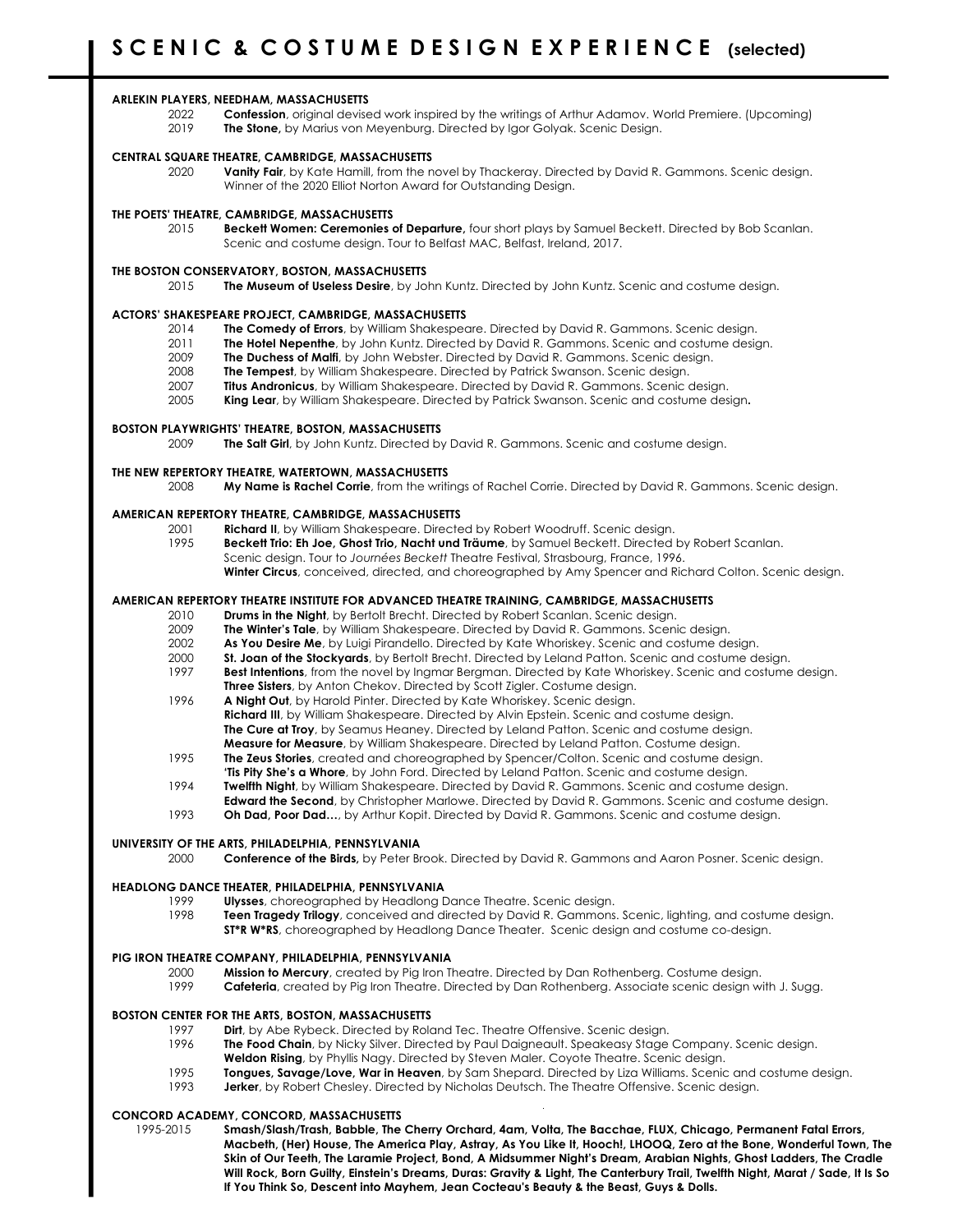## **A W A R D S & H O N O R S**

- 2020 Elliot Norton Award for Outstanding Design: *Vanity Fair*, Central Square Theatre (Scenic Design) Elliot Norton Award Nomination for Outstanding Production: *Vanity Fair*, Central Square Theatre Elliot Norton Award Nomination for Outstanding Director: *Vanity Fair*, Central Square Theatre Elliot Norton Award Nomination for Outstanding Design: *The Stone*, Arlekin Players (Scenic Design)
- 2018 Independent Reviewers of New England (IRNE) Award Nomination for Best Production: Edward II, A.S.P. Independent Reviewers of New England (IRNE) Award Nomination for Best Director: Edward II, A.S.P.
- 2017 Elliot Norton Award for Outstanding Director: *Hand to God,* SpeakEasy Stage Company and *Edward II*, Actors' Shakespeare Project Elliot Norton Award Nomination for Outstanding Production: *Hand to God*, SpeakEasy Stage Company Elliot Norton Award Nomination for Outstanding Production: *Edward II*, Actors' Shakespeare Project
- 2015 Elliot Norton Award Nomination for Outstanding Production: *Necessary Monsters*, SpeakEasy Stage Company Elliot Norton Award Nomination for Outstanding Director: *Necessary Monsters*, SpeakEasy Stage Company Independent Reviewers of New England (IRNE) Award Nomination for Best Production: The Comedy of Errors, A.S.P.
- 2014 Artistic Visionary Award and Honoree at annual Roar, SpeakEasy Stage Company
- 2013 Elliot Norton Award for Outstanding Production: *The Motherfucker with the Hat*, SpeakEasy Stage Company Elliot Norton Award Nomination for Outstanding Director: *The Motherfucker with the Hat*, SpeakEasy Stage Company Independent Reviewers of New England (IRNE) Award Nomination for Best Production: *The Motherfucker with the Hat*
- 2012 Elliot Norton Award for Outstanding Production: *Red*, SpeakEasy Stage Company Elliot Norton Award Nomination for Outstanding Director: *Red*, SpeakEasy Stage Company Independent Reviewers of New England (IRNE) Award Nomination for Best Production: *Red*, SpeakEasy Stage Company Independent Reviewers of New England (IRNE) Award Nomination for Best Director: *Red*, SpeakEasy Stage Company
- 2011 Elliot Norton Award Nomination for Outstanding Director: *The Hotel Nepenthe*, Actors' Shakespeare Project Independent Reviewers of New England (IRNE) Award Nomination for Best Director: *The Hotel Nepenthe*, A.S.P.
- 2009 Elliot Norton Award Nomination for Outstanding Director: *Blackbird*, SpeakEasy Stage Company and *The Duchess of Malfi*, Actors' Shakespeare Project Elliot Norton Award Nomination for Outstanding Scenic Designer: *The Duchess of Malfi,* Actors' Shakespeare Project Independent Reviewers of New England (IRNE) Award Nomination for Best Set Design: *The Duchess of Malfi,* A.S.P.
- 2007 Elliot Norton Award Nomination for Outstanding Production: *Titus Andronicus*, Actors' Shakespeare Project Elliot Norton Award for Outstanding Director: *Titus Andronicus*, Actors' Shakespeare Project
- 1999 Bessie Award for Outstanding Choreography: *Teen Tragedy Trilogy* as part of *St\*r W\*rs and Other Stories*, Headlong Dance Theater
- 1992 Peter Sellars Director's Prize; Harvard University, Cambridge, Massachusetts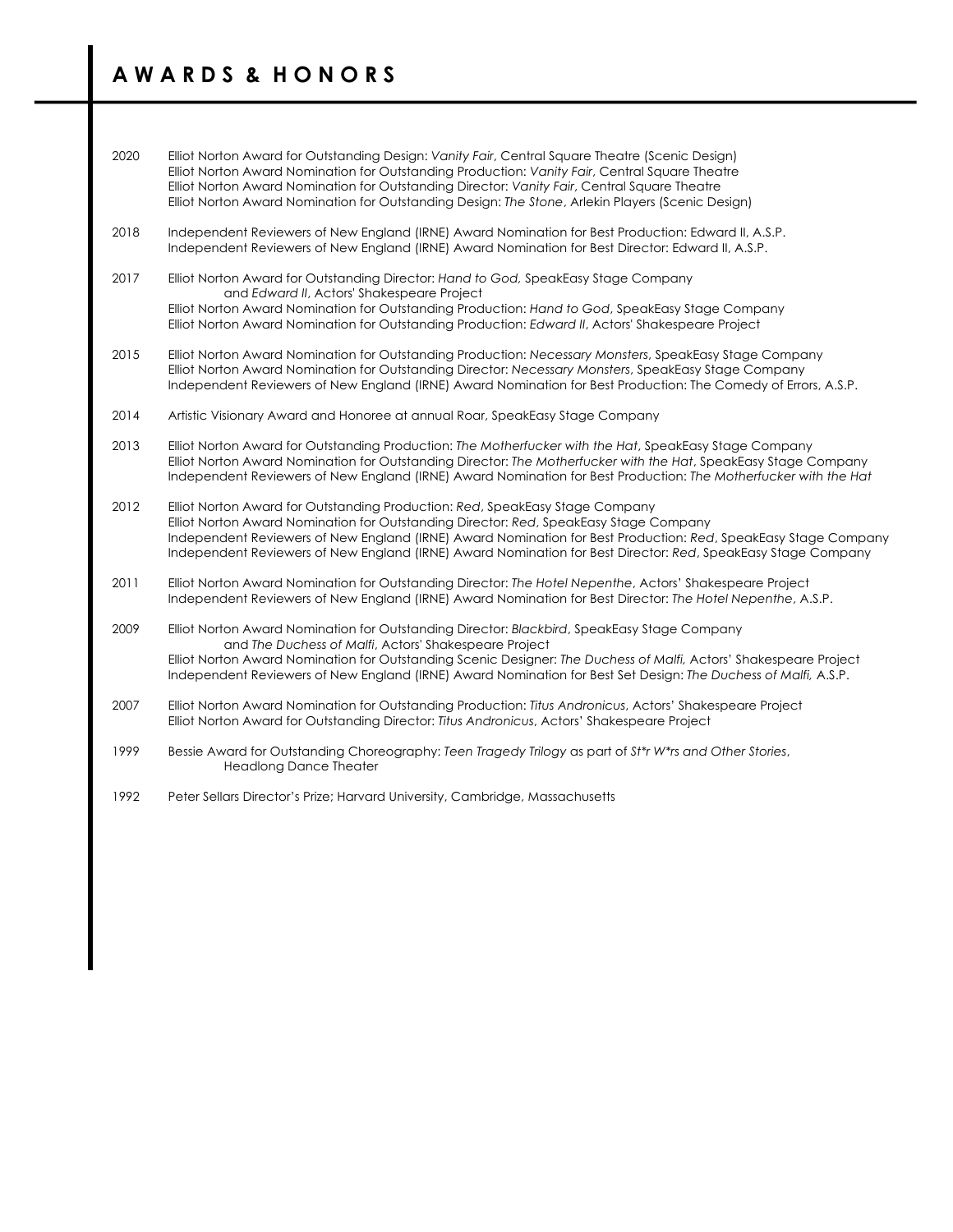## **American Repertory Theatre Institute for Advanced Theatre Training at Harvard University, Cambridge, Massachusetts**

Certificate in Directing (MFA Equivalent), 1995.

## **Harvard University, Cambridge, Massachusetts**

A.B. *magna cum laude* in Visual and Environmental Studies, 1992. Peter Sellars Director's Prize, 1992.

## **T R A I N I N G**

### **Directing**:

Ron Daniels, Robert Scanlan, David Wheeler, JoAnne Akalaitis, Robert Woodruff

### **Acting & Performance:**

Ron Daniels (Chekhov, Stanislavski, & Shakespeare) Alvin Epstein (Chekhov & Beckett), Jeremy Geidt (Mask), François Rochaix (The Greeks), Jane Nichols (Clown), Thomas Derrah (Viewpoints & Composition), Carlos Garcia (*Commedia dell Arte*)

### **Playwriting**:

Adrienne Kennedy, Paula Vogel

## **Movement:**

Richard Colton, Amy Spencer

#### **Dramaturgy and Literature**: Robert Brustein, Elaine Scarry, Susan Suleiman, Robert Scanlan, Todd London

## **Studio Arts:**

**Sculpture:** Ritsuko Taho, Chuck Holzman; **Photography:** Neil Rantoul, Rosamond Purcell, Christopher James **Painting**: Nan Freeman

## **P R O F E S S I O N A L R E F E R E N C E S**

## **Jay Scheib Professor of Theatre Arts** Massachusetts Institute of Technology jscheib@mit.edu 917.612.2137

**Theresa Lang Head of Contemporary Theatre & Academics** The Boston Conservatory at Berklee tlang@berklee.edu 617.501.0413

**Paul Daigneault Artistic Director** SpeakEasy Stage Company pauldaigneault@speakeasystage.com 617.482.3279

## **Bob Scanlan Artistic Director** The Poets' Theatre scanlan@fas.harvard.edu 617.823.9336

**Amy Spencer Head of Performing Arts** Concord Academy amy\_spencer@concordacademy.org 978.402.2339